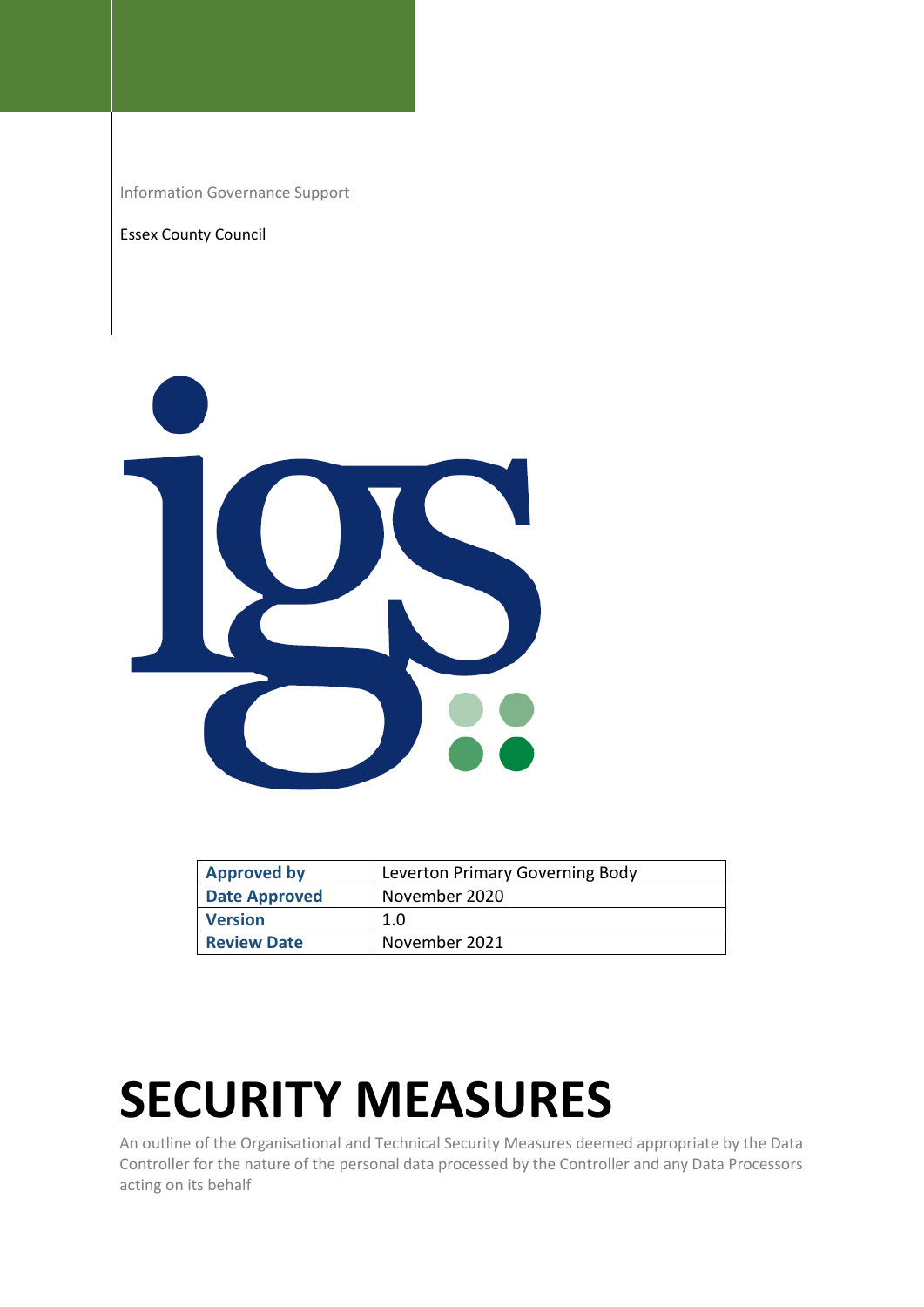## **Description of Security Measures employed to safeguard the processing of Personal Data**

- 1. Organisational
	- a. Policies & Documented Procedures

Policies relating to information governance issues are drafted by employees with detailed knowledge of legal requirements and the Organisation's processes, using IGS DPO service. All policies have documented review dates and ownership is assigned. Reviews are held ahead of the expiry date or sooner where there is an identified issue. All policies follow a governance route for approval. Key policies are published to the organisation's website for transparency.

b. Roles

The organisation has a named Data Protection Officer who is Lauri Almond. This Officer executes the role by reporting the outcome of statutory process to Lisa Gibbs, who acts as the organisation's Senior Information Risk **Owner** 

c. Training

The organisation regularly reviews our employee roles to ensure that training and awareness messages are appropriate to the nature and sensitivity of the data processing undertaken. Induction processes ensure new employees receive appropriate training before accessing personal data, and all other employees receive refresher training annually. All training received is documented for evidence purposes.

d. Risk Management & Privacy by Design

The organisation identifies information compliance risks on its risk register. Risks are assigned clear ownership, rated against a consistent schema, appropriate mitigations are identified and are annually reviewed.

e. Contractual Controls

All Data Processors handling personal data on behalf of the organisations have given assurances about the compliance of their processes; either through procurement assurances/ evidence, contractual agreement controls, risk assessments or supplementary statements.

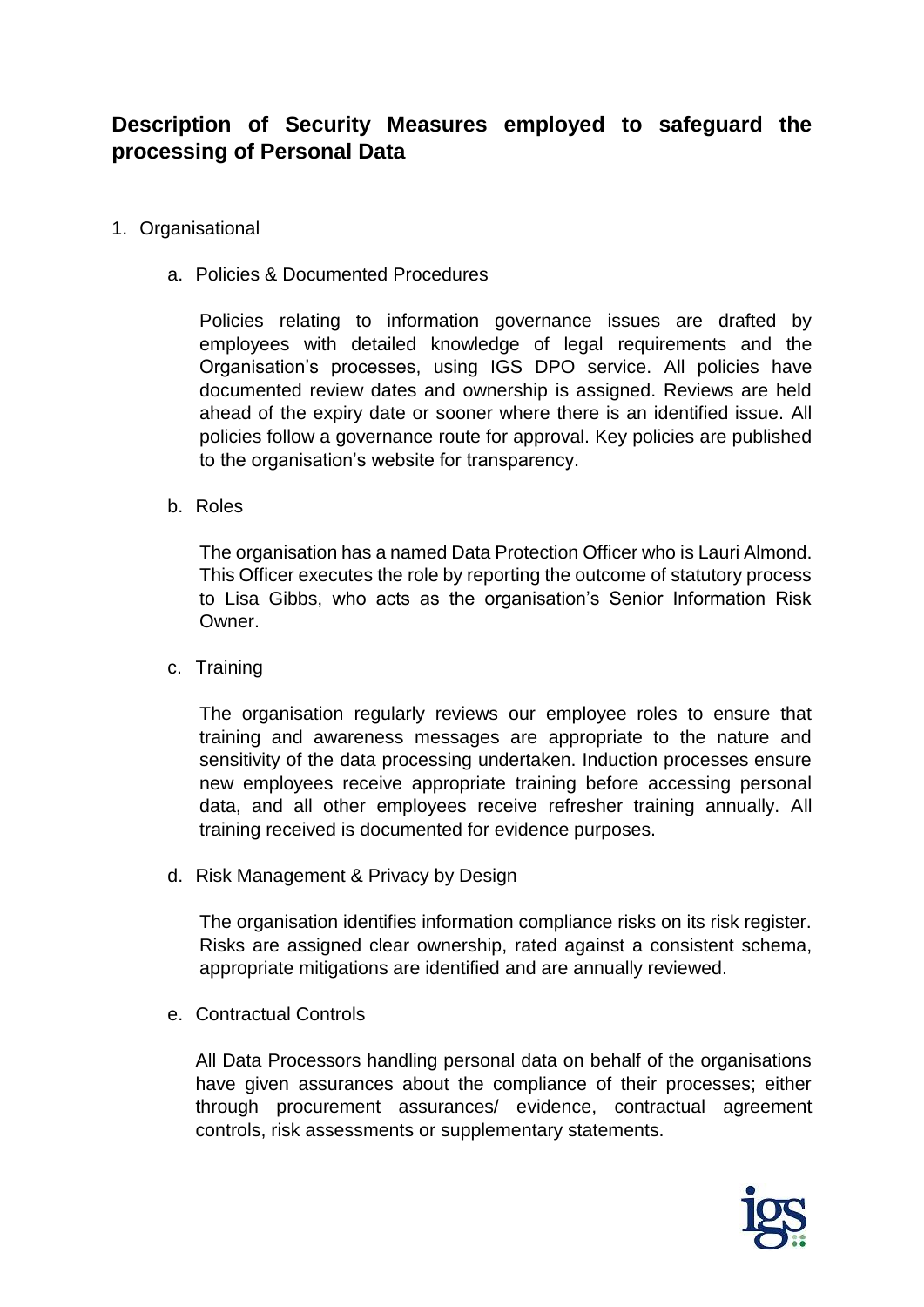## f. Physical Security

All employees or contractors who have access to our premises where personal data is processed are provided with Identity Cards which validate their entitlement to access. The organisation operates processes which ensure only those individuals who have an entitlement to access premises are able to. Access to physical storage holding sensitive personal data is further restricted either through lockable equipment with key or code control procedures or through auditable access to specific rooms/ areas of buildings.

g. Security Incident Management

The organisation maintains a security incident process which, with the support of appropriate training, defines what constitutes a breach of these security measures to facilitate reporting of incidents. The process covers investigation of incidents, risk rating and decisions over whether to notify an incident to the Information Commissioner's Office (ICO) within the statutory timescale. Incidents are reported to senior leaders and actions are consistently taken and lessons learned implemented.

- 2. Technical
	- a. Data at Rest
		- i. Use of Hosting Services

Some personal data is processed externally to the organisation's managed environment by third parties in data centres under agreed terms and conditions which evidence appropriate security measures.

ii. Firewalls

Access to the Organisation's managed environment is protected by maintained firewalls. Business needs to provide access through the firewall go through a strictly documented change control process which include risk assessment and approval.

iii. Administrator Rights

Enhanced privileges associated with administrator accounts are strictly managed. Administrator activities are logged and auditable to ensure activity can be effectively monitored.

iv. Access Controls

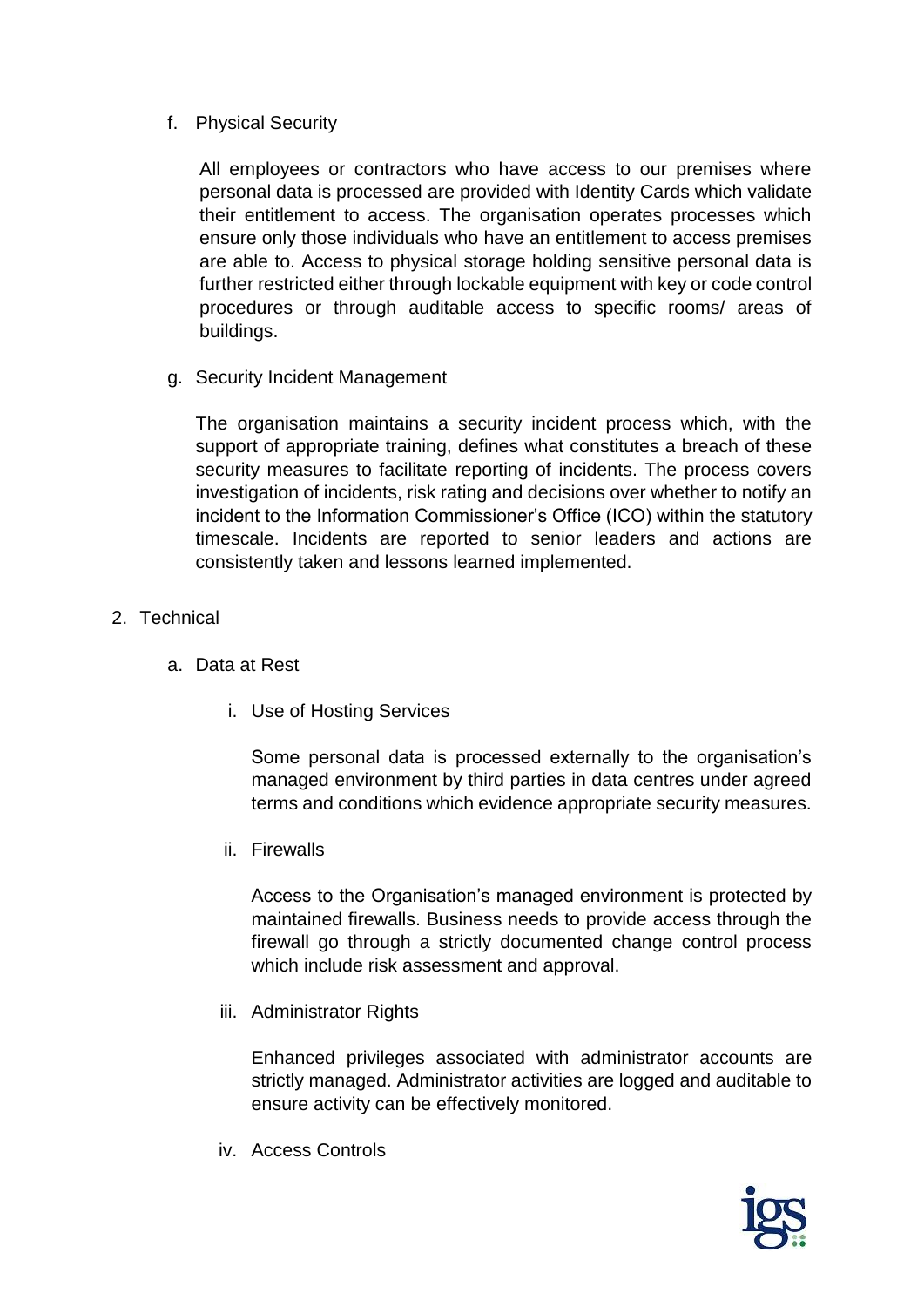Access permissions to personal data held on IT systems is managed through role based permissions. Managers of appropriate seniority inform IT professionals of additions, amendments and discontinuation of individual accounts within permission groups.

v. Password Management

The organisation requires a mandatory password complexity combination of minimum length and characters to access the computer system. A required change of password after 90 days is in force for those personnel who manage or use the SIMS database.

vi. Anti-Malware & Patching

The organisation has a documented change control process which facilitates the prompt implementation of any security updates provided by the suppliers of active software products.

vii. Disaster Recovery & Business Continuity

As part of the organisation's business continuity plan, there is provision to ensure effective processes are in place to both safeguard personal data during a service outage incident and to re-establish secure access to the data to support data subject rights in ongoing service provision.

- b. Data in Transit
	- i. Secure email

The organisation has access to secure email software for communicating with some third parties where licensing agreements permit this. Sensitive data will be sent using such tools where available. Where software is not available a system of password protecting sensitive data in email attachments is employed.

ii. Secure Websites

The organisation has access to third party websites which allow for secure upload of personal data. The organisation uses these facilities to fulfil statutory obligations to report personal data to other public authorities.

iii. Encrypted Hardware